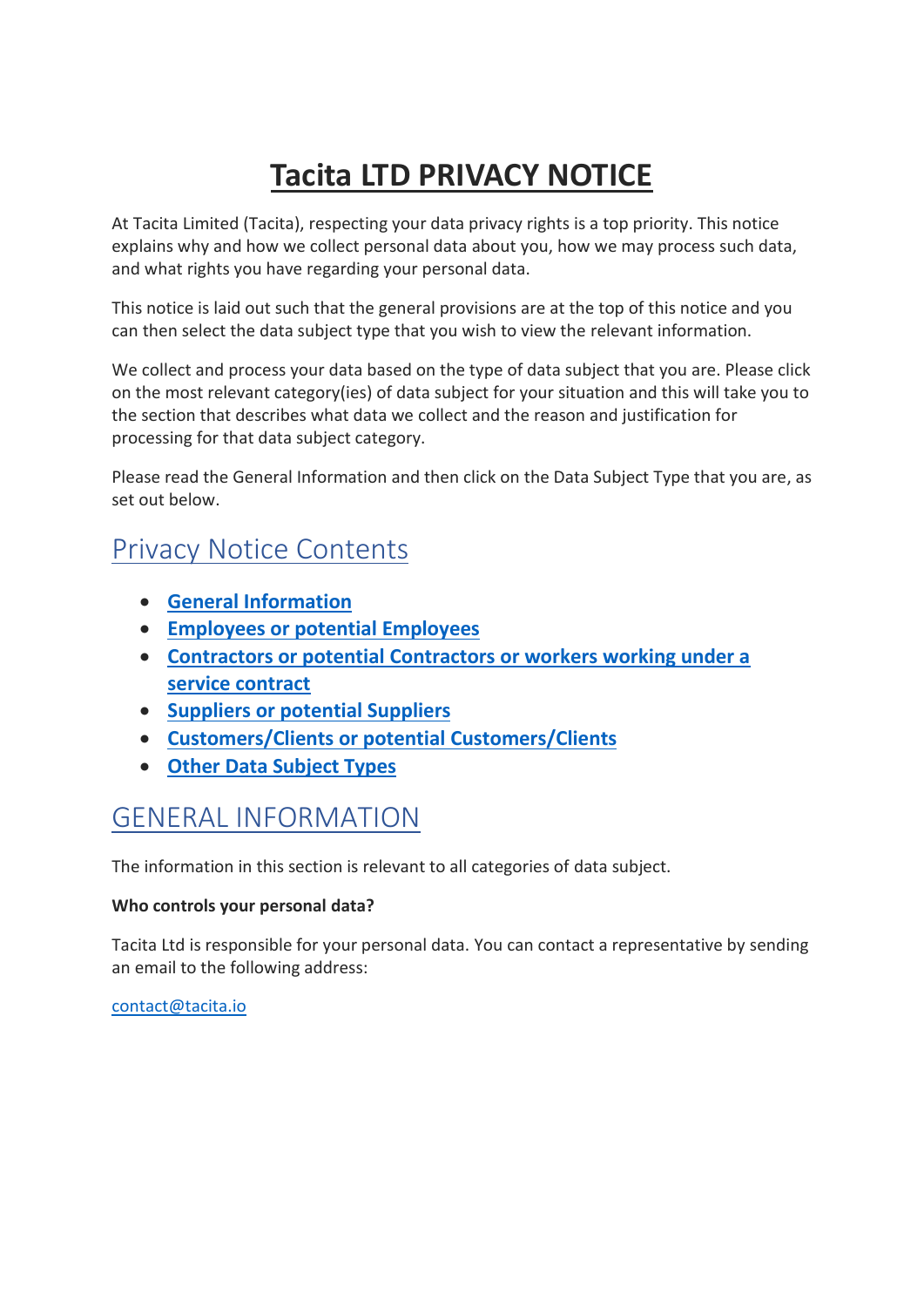### **Your rights**

You have the following rights:

- 1. The right to be informed.
	- You have the right to be informed about how Tacita processes your personal data. Typically, Tacita communicates this information through privacy notices such as this one.
- 2. The right of data access
	- You have a right to obtain a copy of the personal data we hold about you, subject to certain exceptions.
- 3. The right of data rectification
	- You always have a right to ask for immediate correction of inaccurate or incomplete personal data which we hold about you.
- 4. The right of data erasure
	- You have the right to request that personal data be erased when it is no longer needed, where applicable law obliges us to delete the data or the processing of it is unlawful. You may also ask us to erase personal data where you have withdrawn your consent or objected to the data processing. However, this is not a general right to data erasure – there are exceptions.
- 5. The right to restrict data processing
	- You have the right to restrict the processing of your personal data in specific circumstances. Where that is the case, we may still store your information, but not use it further.
- 6. The right to data portability
	- You have the right to receive your personal data in a structured, machinereadable format for your own purposes, or to request us to share it with a third party.
- 7. The right to object to data processing
	- You have the right to object to our processing of your personal data based on the legitimate interests, where your data privacy rights outweigh our reasoning for legitimate interests.
- 8. Rights in relation to automated decision making and profiling.
	- You have the right not to be subjected to a decision based solely on automated processing, including profiling, which produces legal or similarly significant effects. Currently, Tacita does not perform any automated decision making or profiling.

You may request to enforce your data privacy rights by emailing [contact@tacita.io](mailto:contact@tacita.io)

In certain circumstances, we may need to restrict the above rights to safeguard the public interest (e.g., the prevention or detection of crime) or our business interests (e.g., the maintenance of legal privilege).

#### **Consent as a legal basis for processing**

For some data processing, Tacita uses consent as a legal basis. If you have consented to processing by Tacita, please be aware that you have the right to withdraw this consent at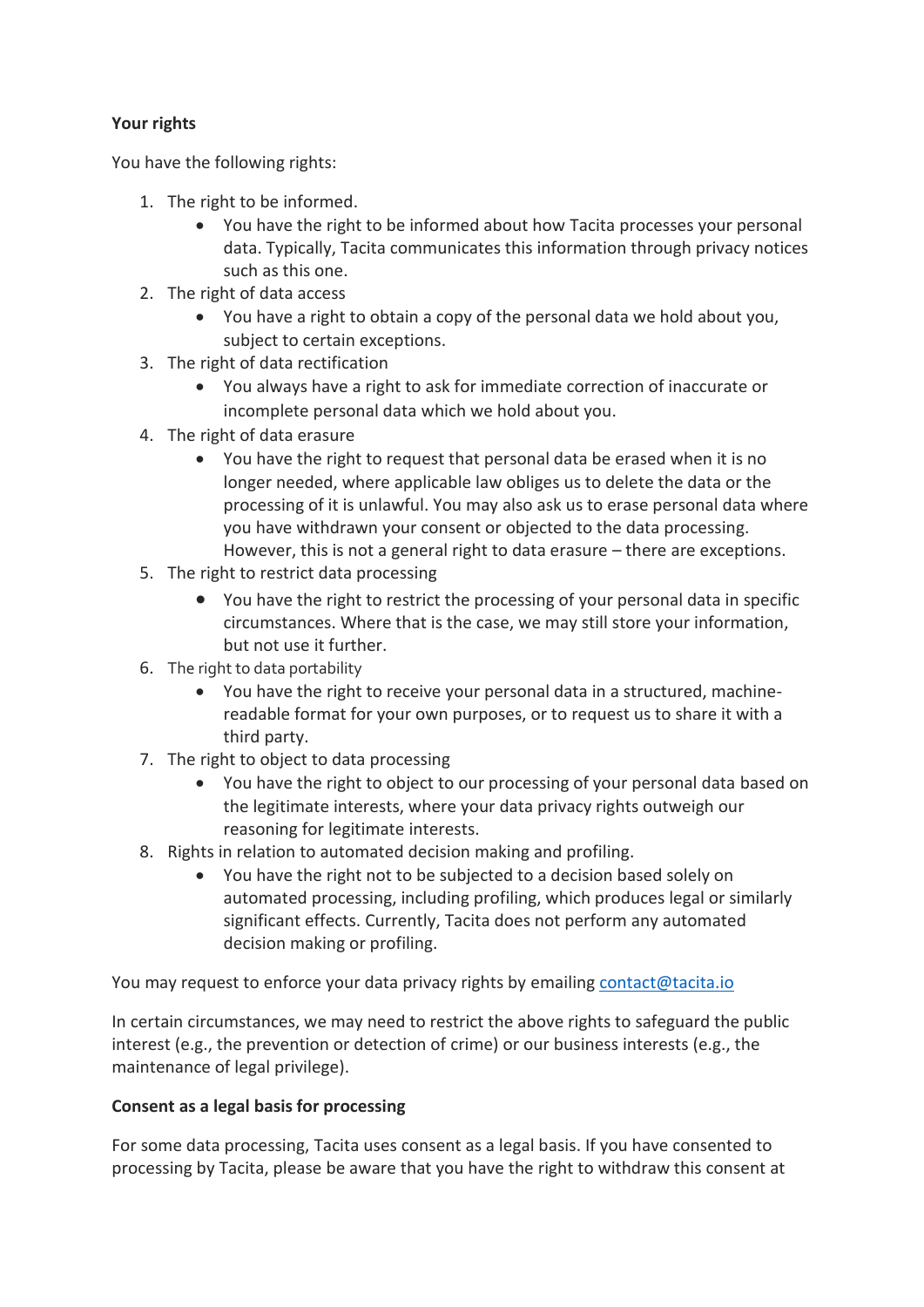any point. If you would like to withdraw consent for a particular type of data processing that Tacita performs, please email the following address:

#### [contact@tacita.io](mailto:contact@tacita.io)

#### **Complaints to a Supervisory Authority**

You have the right to lodge a complaint with a supervisory authority with regards to the way that Tacita processes your personal data. Tacita recommends lodging a complaint with the 'Information Commissioner's Office (ICO)'. This is the UK's supervisory authority and is the one which Tacita is registered with.

#### **How we share your data**

We will not share your information with any third parties for the purposes of direct marketing.

We use data processors who are third parties who provide elements of services for us. We have contracts in place with our data processors. This means that they cannot do anything with your personal information unless we have instructed them to do it. They will not share your personal information with any organisation apart from us. They will hold it securely and retain it for the period we instruct.

In some circumstances we are legally obliged to share information. For example under a court order. In any scenario, we will satisfy ourselves that we have a lawful basis on which to share the information and document our decision making and satisfy ourselves we have a legal basis on which to share the information.

#### **How we protect your information**

We implement appropriate technical and organisational measures to protect personal data that we hold from unauthorised disclosure, use, alteration, or destruction. Where appropriate, we use encryption and other technologies that assist in securing the data you provide. We also require our service providers to comply with strict data privacy requirements where they process your personal data.

#### **How long we keep your personal data**

We only keep your personal data for as long as necessary for the purposes described in this privacy notice, or until you notify us that you no longer wish us to process your data. After this time, we will securely delete your personal data, unless we are required to keep it to meet legal or regulatory obligations, or to resolve potential legal disputes.

#### **Contact and further information**

If you have any questions about how we use your personal data or wish to make a complaint about how we handle it, you may contact Tacita at: [contact@tacita.io](mailto:contact@tacita.io)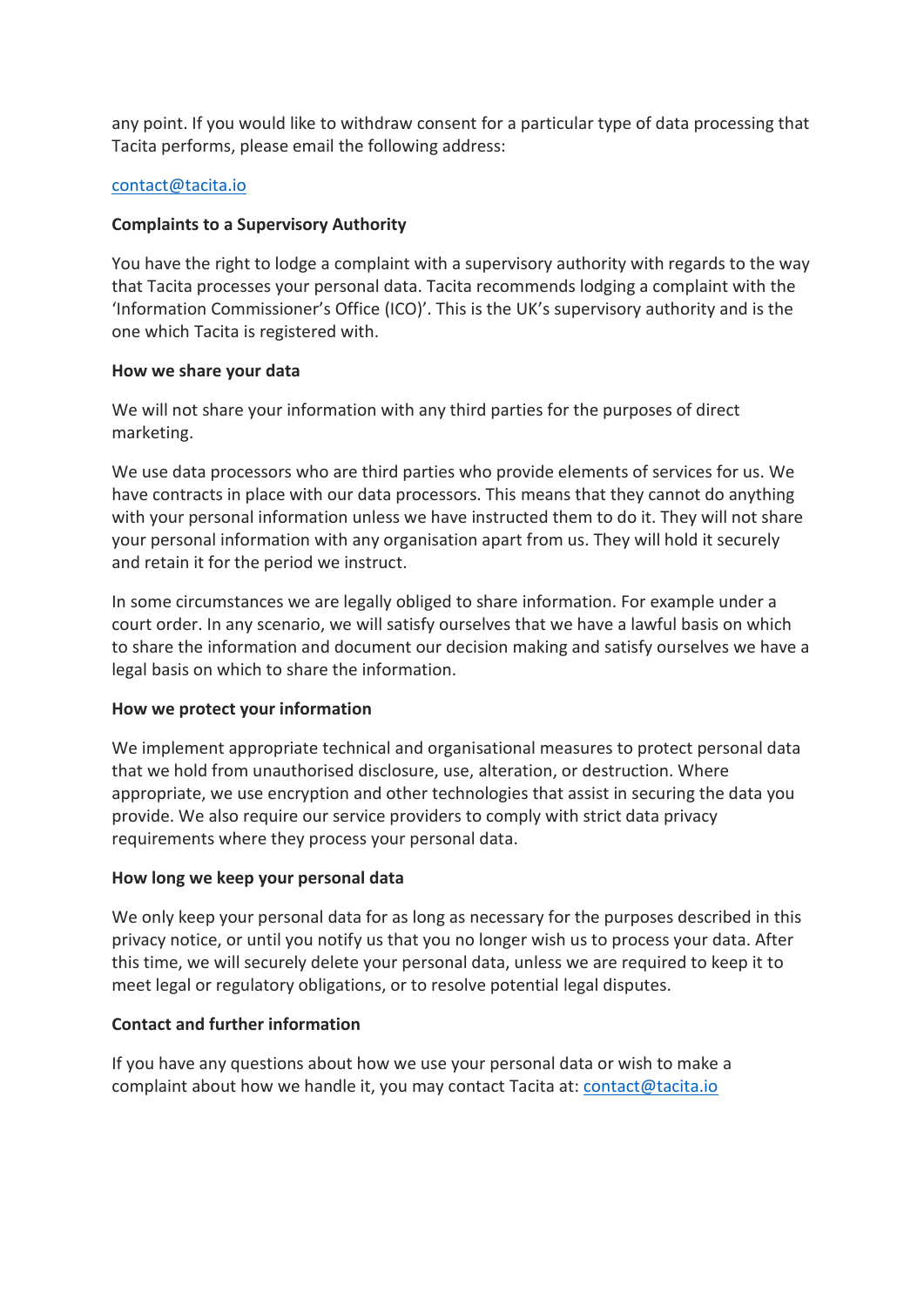# <span id="page-3-0"></span>EMPLOYEES OR POTENTIAL EMPLOYEES

#### **The types of information we collect and use**

We collect and use personal data that concerns you in connection with your employment at Tacita. We may collect the following categories of personal data:

- **Personal details and identification data** such as name, personal and business address, personal and business telephone number, personal and business email address or any other contact details, date, and country of birth.
- **Personal data related to family and social circumstances** such as gender, age, marital and family status (including the name and contact details of the next of kin).
- **Employment related personal data** such as: signature, employment status, national insurance numbers, insurance number, country of residence, nationality, photo, emergency contacts, passport information, work and residence permit, immigration status and travel visa information.
- **Qualifications** such as qualifications and certifications including current and previous positions, education and training courses, resume/CV, records of education and work achievements, in some cases: contact details of referees and results of capability assessments and interview assessment/feedback.
- **Job information and work metrics** such as position, title, employment contract, payroll ID, line manager, job band, performance history, employment status, leave of absence information, working time logging, training records, performance targets and development goals. In some cases, we may also record results of capability assessments, safety reports and incidents, and professional feedback.
- **Compensation, allowances, benefits and expense related information** such as salary data, payroll data, pension plan number and contributions, non-salary benefits, bonus, compensation, share options, dependents, beneficiaries or health benefit nomination, bank statements, expense claims and receipts, bank account details, credit card data, phone expenses and insurance data.
- **Electronic identification data and information (where employee has access or is affected by such systems or applications)** such as access logs, IT and internet usage, device identifiers (mobile device ID, PC ID etc.), registration and login credentials, IP address, tracking and analytics data, recordings (e.g. voice mail/call recordings), posts on corporate platforms (e.g. Yammer), password recovery data, information obtained via IT security tools.
- **Financial and other details** such as account information, credit checks, payment details and transactions, investigation information and disciplinary history.
- **Other personal data (which may include special categories of information as mentioned below)** namely where you or others (such as your colleagues) may register these data on or in our systems, programs and application such as business documents containing personal information (e.g. queries, questions, complaints, orders and related records; emails; reports; contracts; presentations, minutes; work products), photos, images and/or videos.
- The below mentioned types of personal data are only collected and processed, if at all, in accordance with applicable local laws in your country of residence.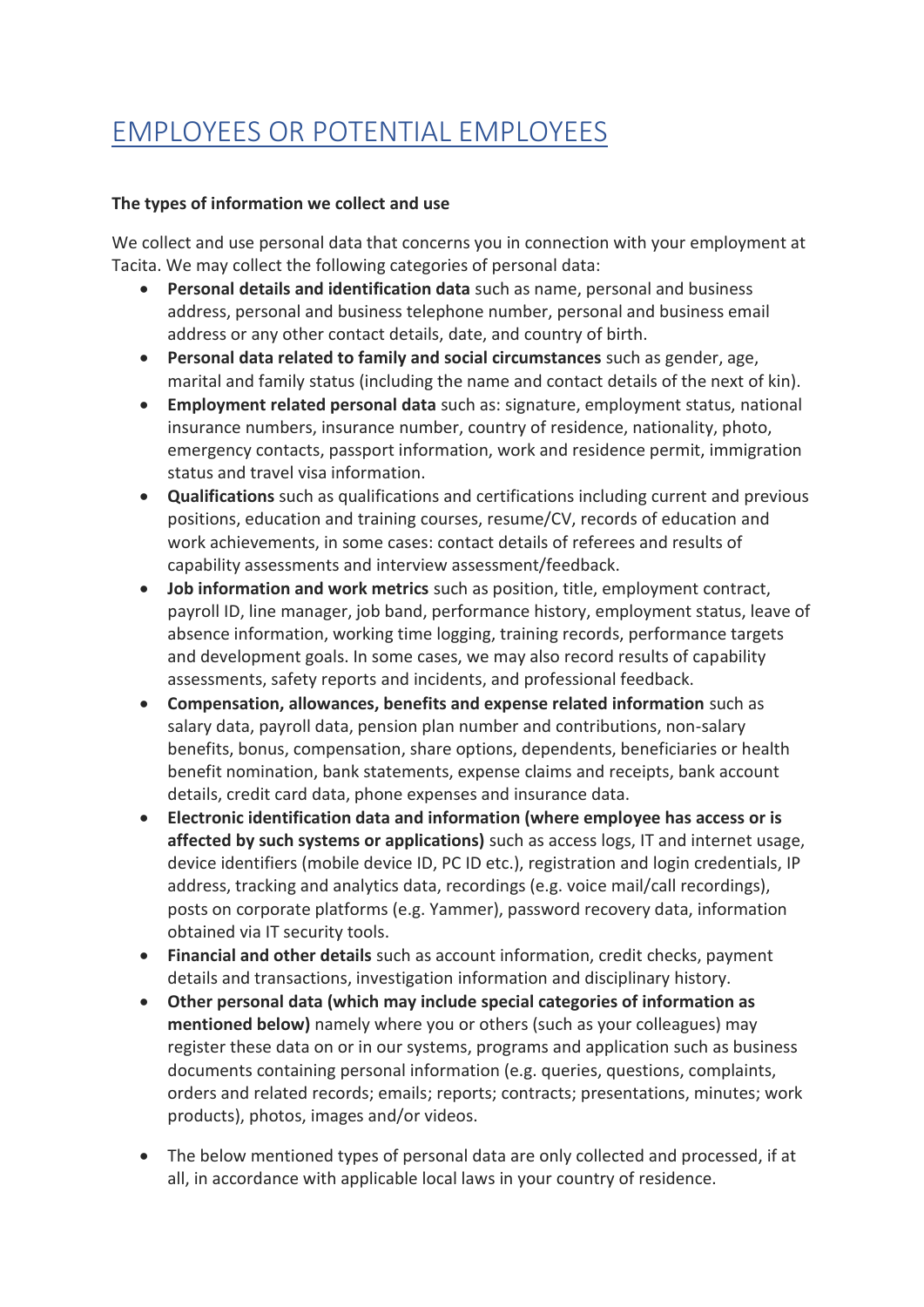- **Special categories of personal data** such as:
	- o membership of religious congregations (e.g. if required for tax purposes);
	- $\circ$  health and medical information, including disability status, special working conditions (such as use of a standing desk) and medical devices needed on the premises, work related injury and illness information, data for travel emergency support (blood type**,** medical history, allergies);
	- o race or ethnicity (e.g. where this is used for diversity purposes);
	- o in some cases: trade union membership, political opinions and sex life or sexual orientation (e.g. where this is used for investigations of non-equal treatment).
- **Data about criminal convictions and offences** such as criminal background information and sanction list information to the extent required for the purposes of criminal background screening and Know Your Customer and Anti Money Laundering obligations.
- **To the extent necessary to fulfil our obligations, data obtained from publicly accessible sources or which are legitimately transmitted by other third parties (e.g. a credit agency)** such as data in public professional social media (e.g. LinkedIn), background check data.

In case you would like to be provided with information about a specific personal data processing activity, you can request that by submitting a request at [contact@tacita.io](mailto:contact@tacita.io)

#### **4. Why we use your personal data?**

We may use your personal data as listed above for the following purposes:

- human resources management including organization and personal administration, working hours management, improving and maintaining effective staff administration, internal workforce analysis, reporting and planning;
- staff transfer management from different affiliates and succession planning;
- payroll, compensation and benefits management including providing staff benefits and maintaining salary, compensations including intellectual property, allowances, benefits, insurances, pensions and performance reviews;
- talent management and acquisition including recruitment, assessing suitability and working capacity, background checks and verification of qualifications, obtaining and providing references;
- learning and development management including certifications, training staff and performing assessments and employee satisfaction surveys;
- processes related to joining and leaving including internal moves and terminations;
- sickness and other leave and vacations management;
- internal health and safety programs including health and safety and accident records or reporting and managing process quality;
- travel and expenses management and organization of business trips including monitoring of travellers to provide support during security or medical emergencies; providing travel security, health and safety training and on a voluntary basis assistance in giving security support during emergencies;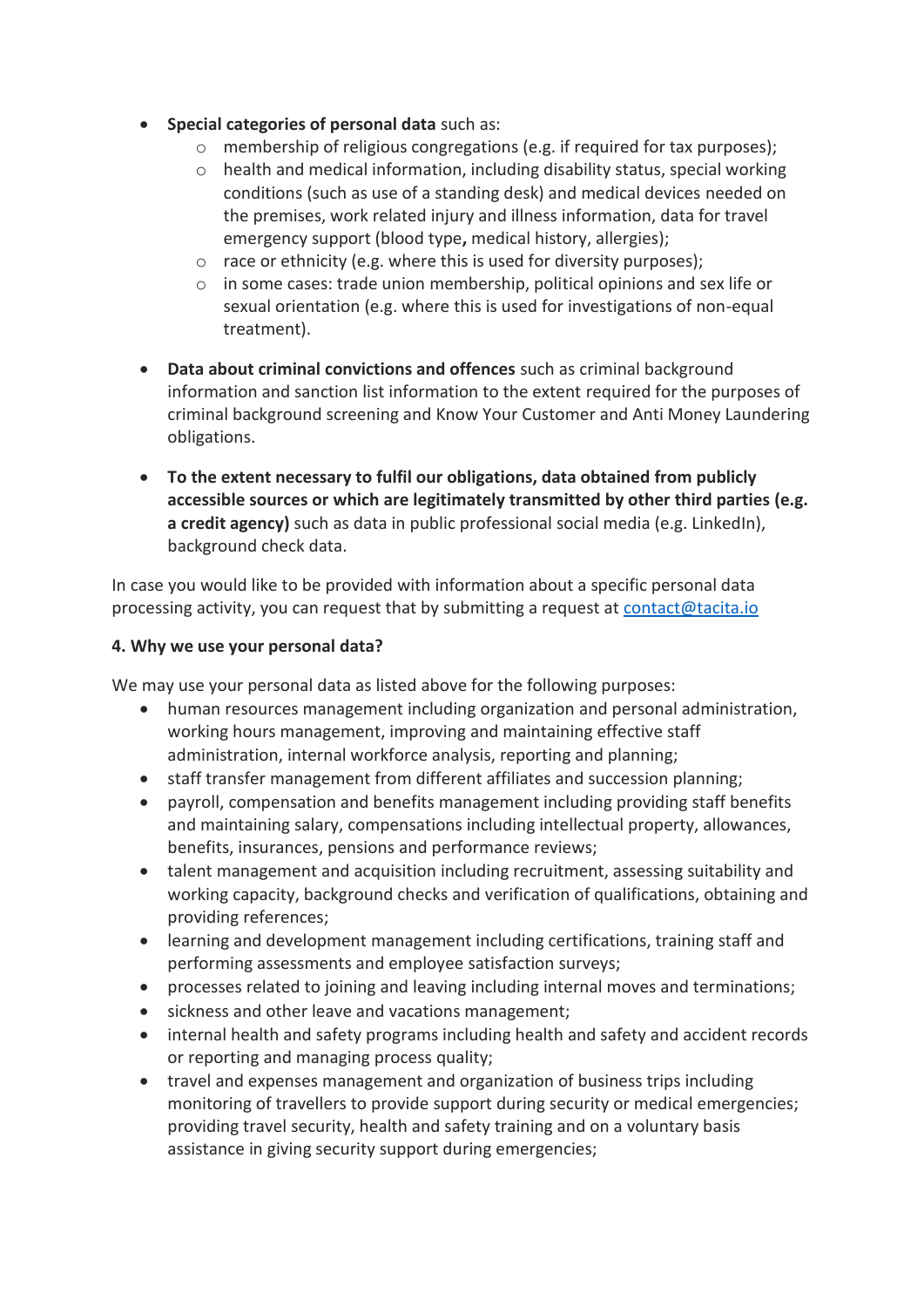- carrying out the obligations and exercising specific rights in the field of employment or a collective agreement;
- internal and external communication of Tacita
- 's organization and representation of Tacita including commercial register and assigning powers of attorney;
- organizing Tacita events and documentation of such events including managing and organizing internal non-marketing related campaigns, events and meetings;
- managing Tacita assets including pictures and videos depicting employees or other individuals available for download on the Tacita intranet, Tacita website, etc.;
- finance and shared accounting services providing record to report, order to cash and purchase to pay services;
- reorganization, acquisition and sale of activities, business units and companies;
- business reporting, statistics and analytics;
- monitoring and auditing compliance of employees' activities in the workplace with Tacita's corporate policies, contractual obligations and legal requirements including disciplinary actions;
- carrying out audits, reviews and regulatory checks to meet obligations to regulators;
- governance, risk and compliance, including compliance with laws, law enforcement, court and regulatory bodies' requirements (such as for the process of verifying the identity of customers, called as Know Your Customer / Anti Money Laundering monitoring purposes), customs and global trade compliance, conflict of interest and security obligations) and prevention, detection, investigation and remediation of crime and fraud or prohibited activities or to otherwise protect legal rights and to establish, exercise or defend legal claims;
- managing the customer relationship, processing customer orders and providing customer support, processing, evaluating and responding to requests and inquiries;
- managing the suppliers, contractors, advisers and other professional experts including contact interaction, processing and fulfilling purchases and invoices, and contract lifecycle management;
- making use of work performance and products and for references on documents, such as drawings, purchase orders, sales orders, invoices, reports;
- access control system providing electronically controlled ingress and/or egress for authorised individuals to locations that have access restrictions and a registry of personnel on site in case of emergencies;
- intrusion detection including 3rd party monitoring of duress, perimeter, internal security points and ancillary supervisory monitors for site maintenance/automated systems;
- maintaining and protecting the security of products, facilities, services, systems, networks, computers, and information, preventing, and detecting security threats, fraud or other criminal or malicious activities, and ensuring business continuity; and
- managing IT resources, including infrastructure management including data back-up, information systems' support and service operations for application management, end user support, testing, maintenance, security (incident response, risk, vulnerability, breach response), master data and workplace including user accounts management, software licenses assignment, security and performance testing and business continuity.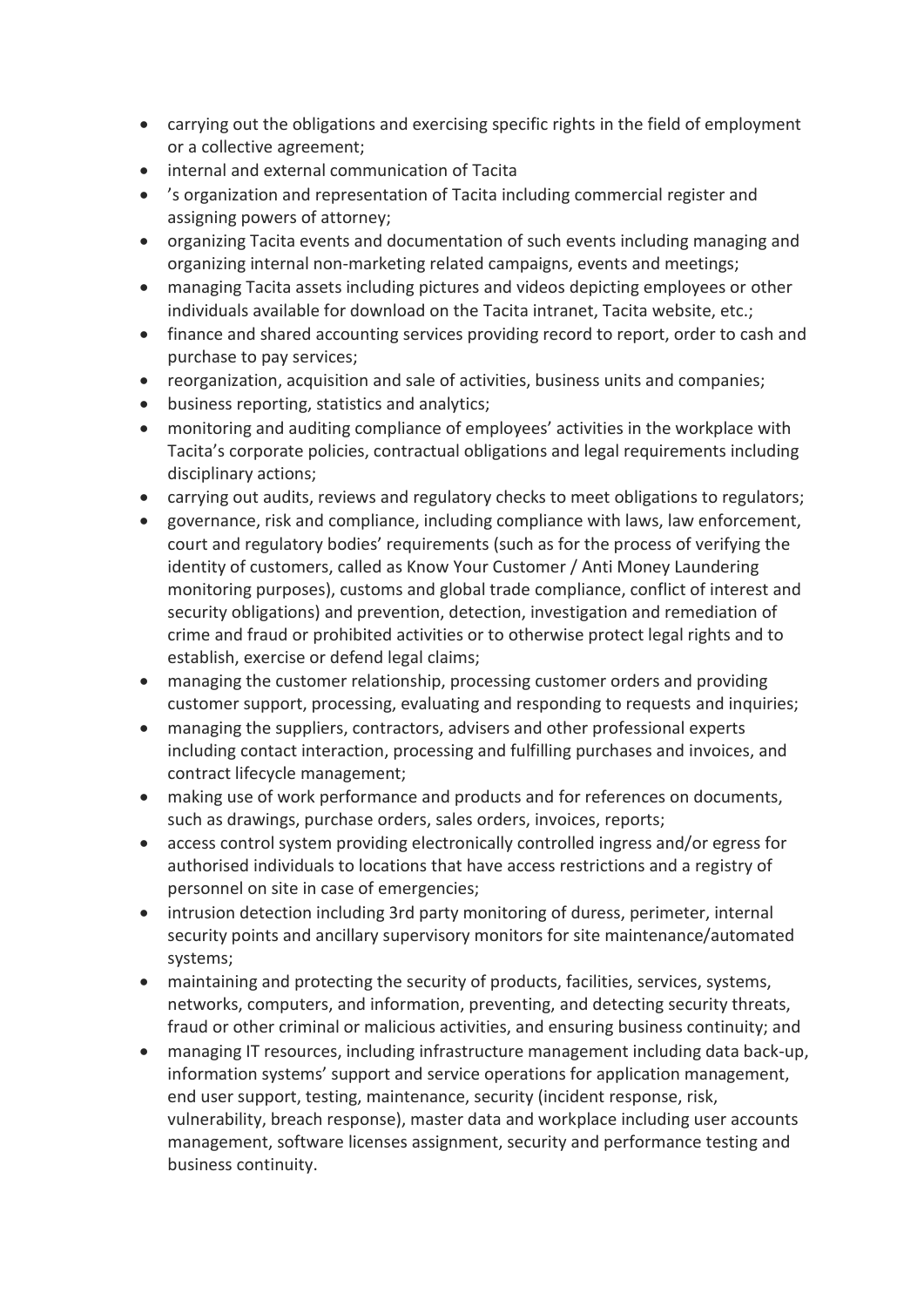We collect only the personal data from you that we need for the purposes described above. Certain personal data collected from you relates to your next of kin and emergency contacts. In these cases, you are requested to inform such persons about this Notice.

In case you are working at a third-party site (for example Tacita customer location or facility), such third party may need to process your personal data for their purposes acting as a data controller. In these cases, you will receive or may request a separate privacy notice from the relevant data controller.

### **What happens if you do not provide us with the information we have requested?**

Where it concerns processing operations related to your employment (as described above), Tacita will not be able to adequately employ you without certain personal data and you may not be able to exercise your employee rights if you do not provide the personal data requested. Although we cannot mandate you to share your personal data with us, please note that this then may have consequences which could affect your employment in a negative manner, such as not being able to exercise your statutory rights or even to continue your employment. Whenever you are asked to provide us with any personal data related to you, we will indicate which personal data is required, and which personal data may be provided voluntarily.

#### **5. The legal basis we rely on**

For the use of your **personal data** for the purposes described above (in section 4), we rely on the following legal basis, as applicable:

- We process your personal data for the **fulfilment of obligations in your employment contract** with us and similar collective employment agreements, or as part of precontractual measures to establish employment and related contracts;
- In some cases, we rely on our **legitimate interests** to process your personal data insofar as this is not overridden by your own privacy interests. Such interests may include:
	- o monitoring (for example through IT systems), investigating and ensuring compliance with legal, regulatory, standard and Tacita internal requirements and policies;
	- o prevention of fraud and criminal activity including investigations of such activity, misuse of Tacita assets, products, and services, and as strictly necessary and proportionate for ensuring network and information security; and
	- o transmitting personal data within the Tacita group for internal administrative purposes as necessary, for example to provide centralised services.
- You may obtain a copy of our assessment regarding our legitimate interest to process your personal data by submitting a request t[o contact@tacita.io](mailto:contact@tacita.io)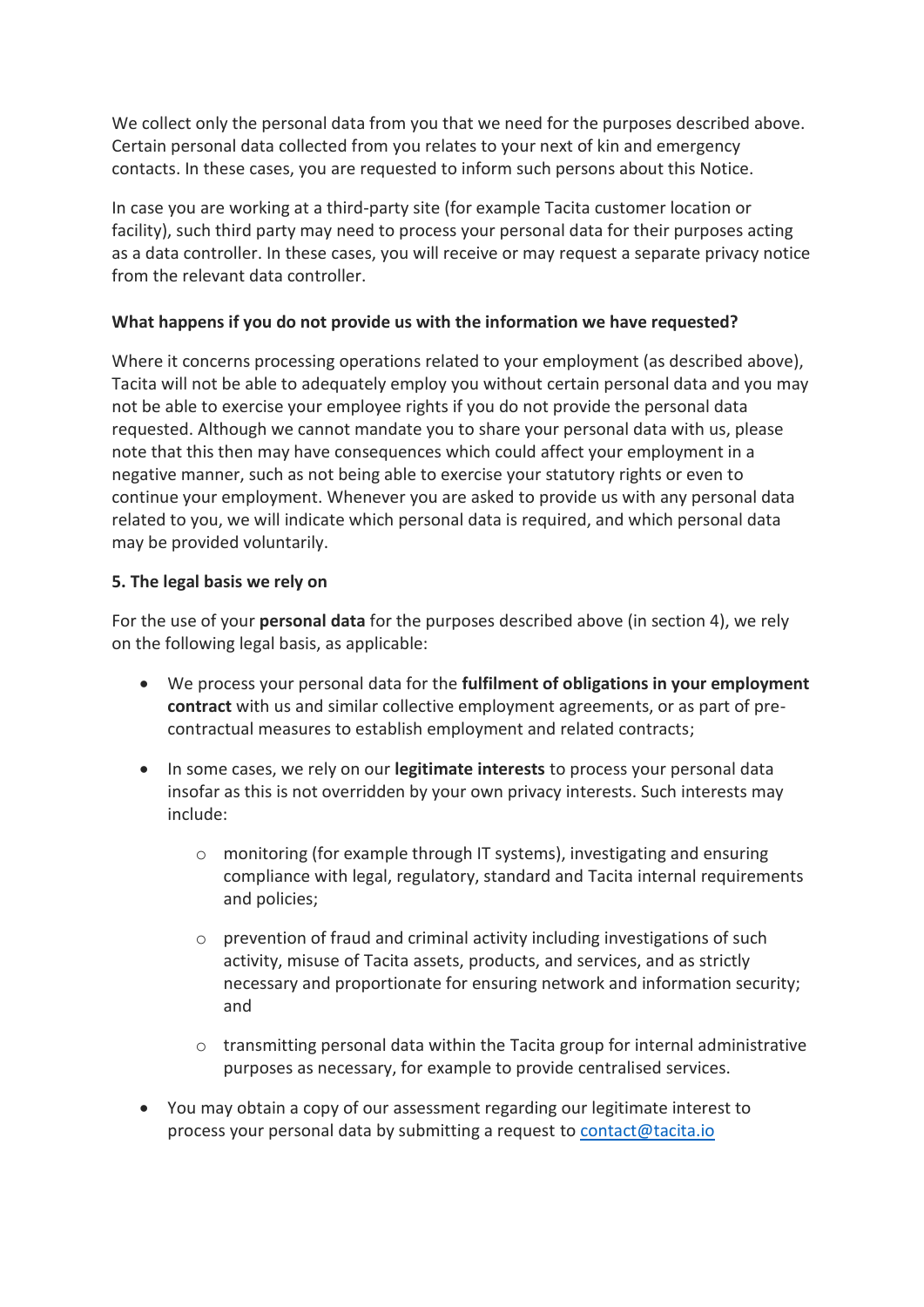- In some cases, we process your personal data on the basis of **statutory requirements**, for example, on the basis of labour law, allowances, tax or reporting obligations, cooperation obligations with authorities or statutory retention periods in order to carry out our contractual responsibilities as an employer;
- In exceptional circumstances we may **ask your consent** at the time of collecting the personal data, for example photos, communications materials, and events. If we ask you for consent in order to use your personal data for a particular purpose, we will remind you that you are free to withdraw your consent at any time and we will tell you how you can do this.

Regarding special categories of personal data we will only process such data in accordance with applicable law and:

- with your explicit consent for specific activities in accordance with applicable law;
- when necessary for exercising rights based on employment, or social protection law or as authorised by collective agreement, or for preventive and occupational medicine or and evaluation of working abilities; or
- where necessary for establishment, exercise, and defence of legal claims.

Regarding personal data concerning criminal convictions and offences, we will only process such data where such processing is permitted by applicable (local) law.

#### **Transfers of your personal data**

We may transfer your personal data to third-party, cloud based, storage systems and financial management systems. This allows us to manage file sharing and our finances more efficiently. Tacita will ensure that your personal data is hosted in UK and/or EU servers. Tacita will also ensure that contracts with these third-parties meet all UK-GDPR requirements.

# <span id="page-7-0"></span>CONTRACTORS OR POTENTIAL CONTRACTORS OR WORKERS WORKING UNDER A SERVICE CONTRACT

#### **The types of information we collect and use**

We collect and use personal data that concerns you in connection with your work assignment and the services you are providing under the work assignment/statement of work directly to Tacita. We may collect the following categories of personal data:

• **Identification data and business contact information, you share with us** such as first name, last name, job/position/title, employer, employer address, nationality, tax number, work permit/visa information, business email address, business address, telephone number, mobile telephone number, telefax number, private telephone number, private email address, gender, date of birth.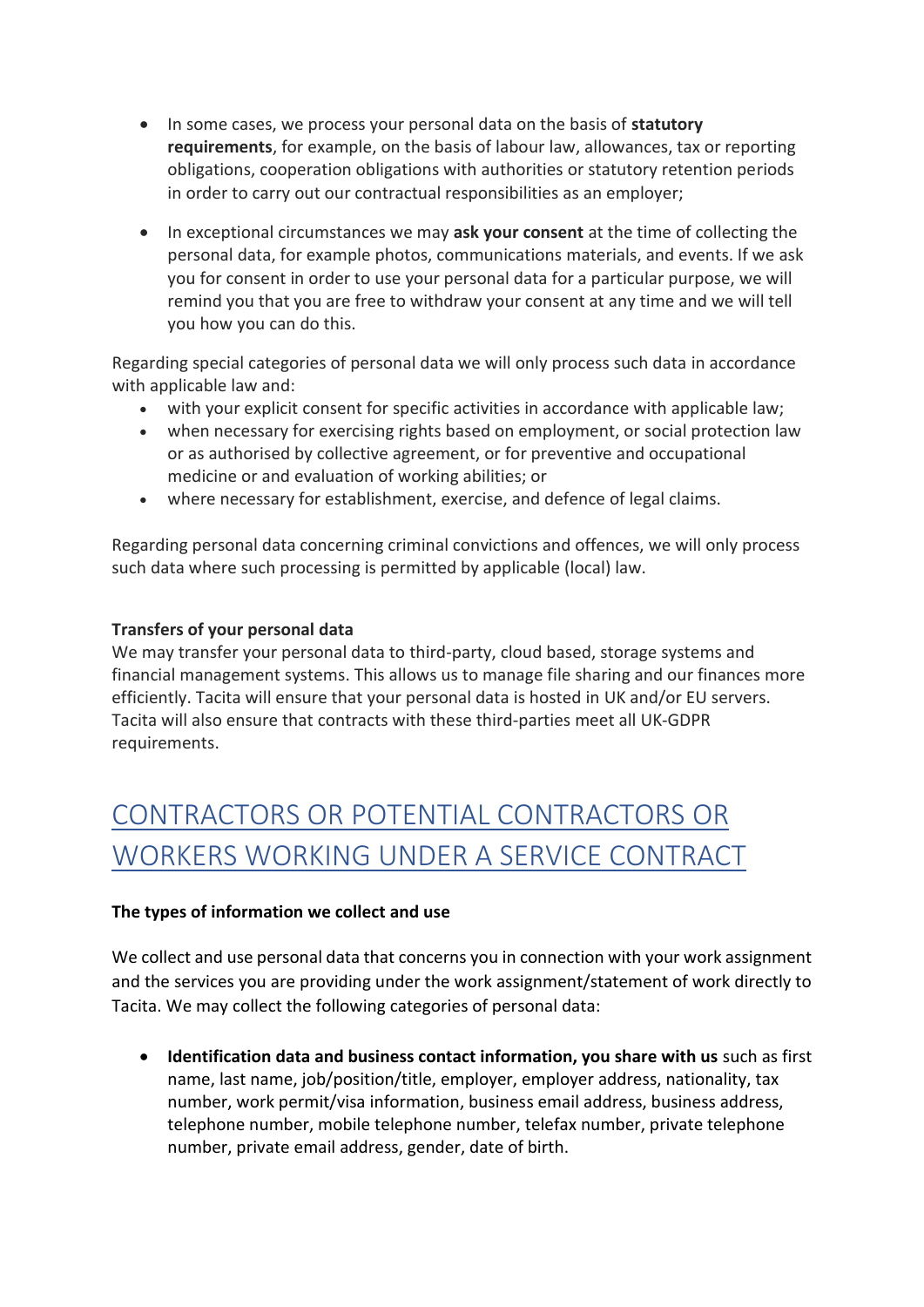- **Additional information you provide to us in the course of your work assignment**  such as data concerning the fulfilment of your work assignment, our contractual obligations and pre-contractual measures including correspondence data, offers, tenders, resume/CV, background check data, conditions, qualifications/certificates, contract and order data, invoices, payments, business partner history, records relating to queries/questions/complaints/orders, working time logging, and training and education records, vehicle license plate, insurance data.
- **Expense related information** such as bank statements, payment details, transactions, expense claims and receipts, bank account details, credit card data.
- **Electronic identification data and information collected by the communications systems, IT applications and website browser (where contractor has access or is affected by such systems or applications and in accordance with the applicable law)** such as information technology usage (system access, IT and internet usage), device identifier (mobile device ID, PC ID), registration and login credentials, IP address, login data and log files, Analytics ID, digital alias/signature, time and URL, searches, website registration and cookie data recordings (e.g. voice mail/phone recordings, Skype recordings).
- **Other personal data** namely where you or others (such as your colleagues) may register these data on or in our systems, programs and application such as business documents containing personal information (e.g. queries, questions, complaints, orders and related records, emails, reports, contracts, presentations, minutes, work products),
- photos, images and/or videos.

The below mentioned types of personal data are only collected and processed, if at all, in accordance with applicable local laws in your country of residence and where relevant depending on your work assignment.

- **Special categories of personal data** such as data for travel emergency support (blood type**,** medical history, allergies).
- **Data about criminal convictions and offences** such as criminal background information for the purposes of criminal background screening.
- **To the extent necessary to fulfil our obligations, data obtained from publicly accessible sources or which are legitimately transmitted by other third parties (e.g. a credit agency)** such as data transferred to Tacita by your employer or the company through which you are assigned to Tacita, commercial register data, creditworthiness data.

In case you would like to be provided with information about a specific personal data processing activity, you can request that by submitting a request at [contact@tacita.io](mailto:contact@tacita.io)

#### **Why we use your personal data?**

We may use your personal data as described above for the following purposes:

• human resources management as relevant to your work assignment and the services you are providing under the work assignment/statement of work directly to Tacita including organization and personal administration, working hours management,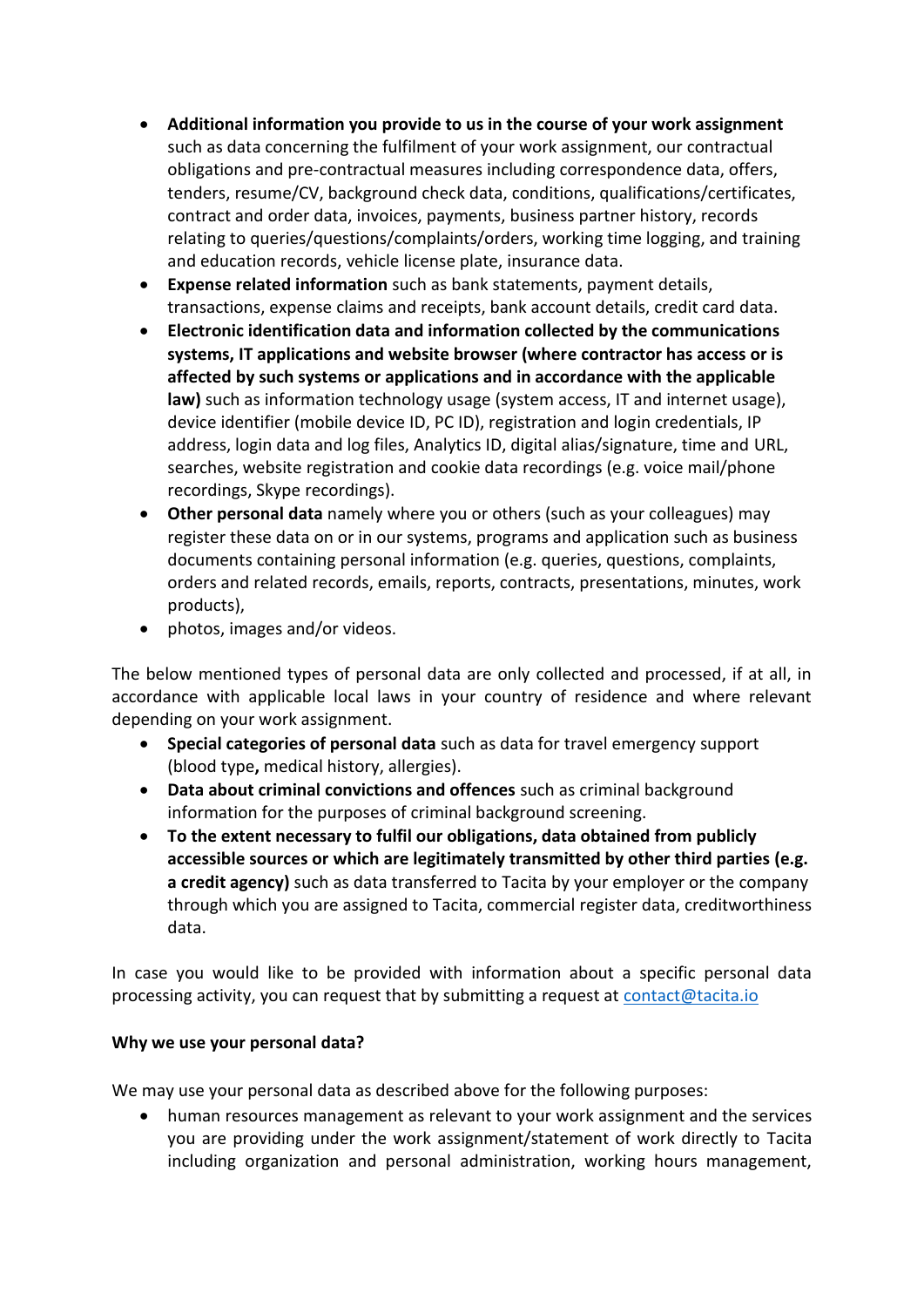improving and maintaining effective staff administration, internal workforce analysis, reporting and planning;

- supplier and service provider management throughout the procurement, logistics and supply chain including contact interaction including tendering, engagement, processing orders, process and fulfilment of purchases, administration and management of suppliers, vendors, contractors, advisers and other professional experts including contact interaction, processing and fulfilling purchases and invoices, and contract lifecycle management;
- staff transfer management from different affiliates and succession planning;
- training contractors;
- internal health and safety programs;
- travel and expenses management and organization of business trips including monitoring of travelers to provide support during security or medical emergencies, providing travel security, health and safety training and on a voluntary basis assistance in giving security support during emergencies, insurance management;
- finance and shared accounting services providing record to report, order to cash and purchase to pay services;
- making use of work performance and products and for references on documents, such as drawings, purchase orders, sales orders, invoices, reports;
- reorganization, acquisition and sale of activities, business units and companies;
- monitoring and auditing compliance with Tacita's corporate policies, contractual obligations and legal requirements;
- carrying out audits, reviews and regulatory checks to meet obligations to regulators;
- maintaining and protecting the security of products, facilities, services, systems, networks, computers and information, preventing and detecting security threats, fraud or other criminal or malicious activities, and ensuring business continuity; and
- managing IT resources, including infrastructure management including data back-up, information systems' support and service operations for application management, end user support, testing, maintenance, security (incident response, risk, vulnerability, breach response), master data and workplace including user accounts management, software licenses assignment, security and performance testing and business continuity.

We collect only the personal data from you that we need for the purposes described above. For statistical purposes, improvement of our services and testing of our IT systems we only use anonymised data. This means that these data can no longer (in)directly identify you or single you out as an individual.

### **What happens if you do not provide us with the information we had asked you for or if you ask us to stop processing your information?**

Where it concerns processing operations related to your work assignment (as described above), Tacita will not be able to adequately establish, conduct or terminate a business relationship with you, your employer or the company through which you are assigned to Tacita and generally perform the purposes described above without certain personal data. Although we cannot obligate you to share your personal data with us, please note that this then may have consequences which could affect your work assignment in a negative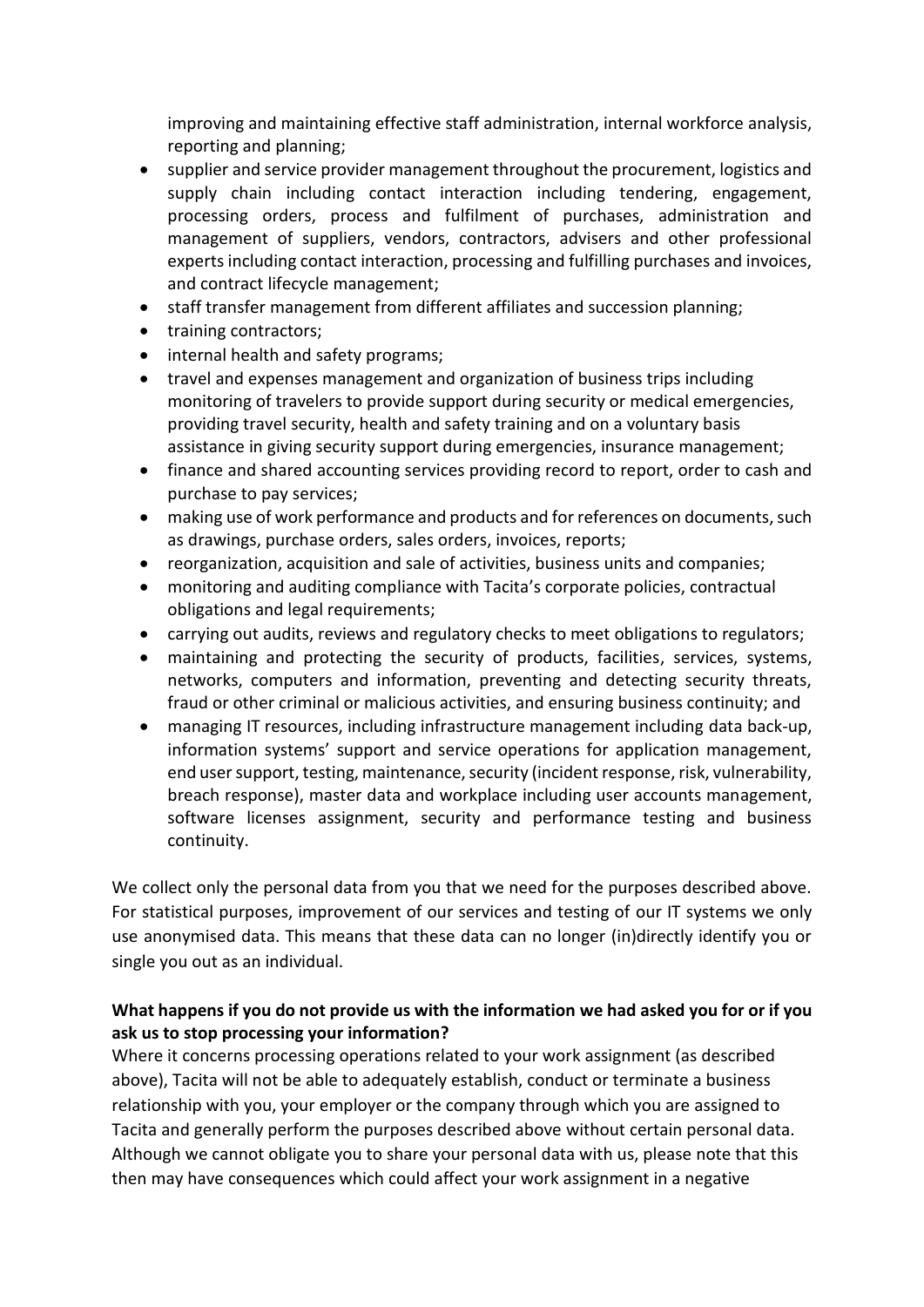manner, such as not being able to take requested pre-contractual measures to enter into a contract with you, your employer or the company through which you are assigned to Tacita or to establish and continue your work assignment.

#### **The legal basis we rely on**

We use your personal data for the purposes described in this notice based on one of the following legal bases, as applicable:

- We may process your personal data for the **fulfilment of contractual obligations resulting from your work assignment**, or as part of pre-contractual measures we take;
- In some cases, we rely on our **legitimate interests** to process your personal data insofar as this is not overridden by your own privacy interests. Such interests may include:
	- $\circ$  conduct, management, development and furtherance of our business in the broadest sense possible including supply of products and services, performance of agreements and order management with suppliers, process and fulfilment of purchases, process quality management and improvement of products or services, analytics and market intelligence, reduction of default risks in our procurement processes and reorganization, acquisition and sale of activities, business divisions and companies;
	- o monitor, investigate and ensure compliance with legal, regulatory, standard and Tacita internal requirements and policies;
	- o prevent fraud and criminal activity including investigations of such activity, misuse of Tacita assets, products and services, and as strictly necessary and proportionate for ensuring network and information security; and
	- $\circ$  transmitting personal data within the Tacita group for internal administrative purposes as necessary for example to provide centralised services.

You may obtain a copy of our assessment of why we may process your personal data for these interests by submitting a request at [contact@tacita.io](mailto:contact@tacita.io)

• In some cases, we process your personal data on the basis of legal obligations and statutory requirements, for example, on the basis of tax or reporting obligations, cooperation obligations with authorities, statutory retention periods or the disclosure of personal data within the scope of official or judicial measures may be required for the purposes of taking evidence, prosecution or enforcement of civil law claims.

With regard to special categories of personal data we will only process such data in accordance with applicable law and:

- We will ask your explicit consent for specific activities in accordance with applicable law; or
- where necessary for establishment, exercise and defence of legal claims.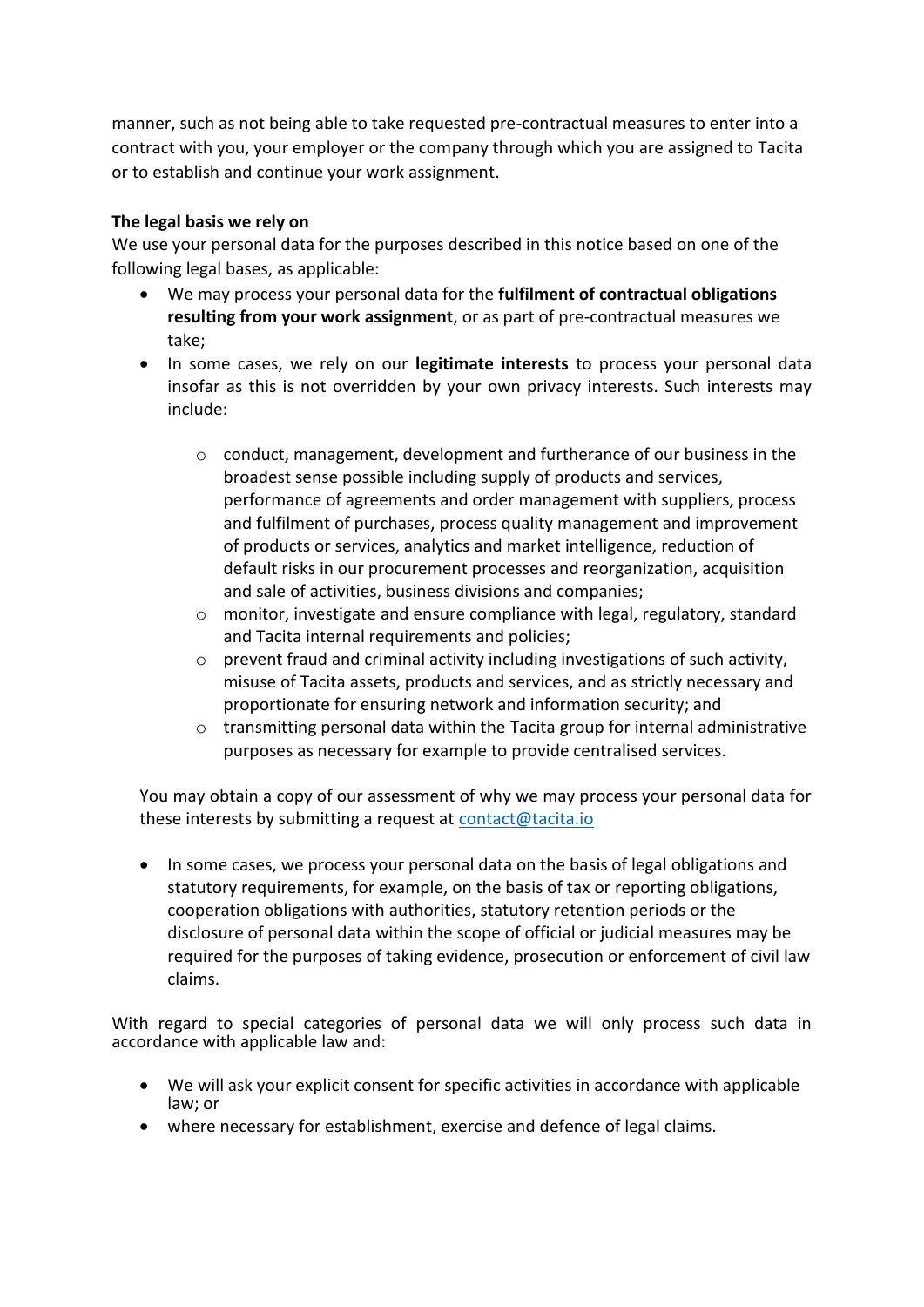With regard to personal data concerning criminal convictions and offences, we will only process such data where such processing is permitted by applicable (local) law.

### **Transfers of your personal data**

We may transfer your personal data to third-party, cloud based, storage systems and financial management systems. This allows us to manage file sharing and our finances more efficiently. Tacita will ensure that your personal data is hosted in UK and/or EU servers. Tacita will also ensure that contracts with these third-parties meet all UK-GDPR requirements.

## <span id="page-11-0"></span>SUPPLIERS OR POTENTIAL SUPPLIERS

#### **The personal data we collect about you and how we use it**

We collect and use personal data that concerns you in connection with the agreements with our suppliers. We may collect the following categories of personal data:

- **Identification data and business contact information, you share with us** such as first name, last name, job/position/title, nationality, business email address, business address, telephone number, mobile telephone number, telefax number, private telephone number, gender, date of birth.
- **Additional information you provide to us in the course of our business relations**  such as data concerning the fulfilment of our contractual obligations and precontractual measures including correspondence data, offers, tenders, resume/CV, conditions, contract and order data, invoices, payments, business partner history, records relating to queries/questions/complaints/orders.
- **Electronic identification data and information collected by the communications systems, IT applications and website browser (where supplier has access or is affected by such systems or applications and in accordance with the applicable law)** such as information technology usage (system access, IT and internet usage), device identifier (mobile device ID, PC ID), registration and login credentials, IP address, login data and log files, Analytics ID, time and URL, searches, website registration and cookie data, sound recordings (e.g. voice mail/phone recordings, Skype recordings).

The below mentioned types of personal data are only collected and processed, if at all, in accordance with applicable local laws in your country of residence and where relevant depending on the agreements with our suppliers.

- **Data about criminal convictions and offences** such as criminal background information and sanction list information to the extent required for the purposes of criminal background screening, due diligence and Anti Money Laundering obligations
- **To the extent necessary to fulfil our obligations,** data obtained from publicly accessible sources or which are legitimately transmitted by other third parties (e.g. a credit agency) such as commercial register data, creditworthiness data.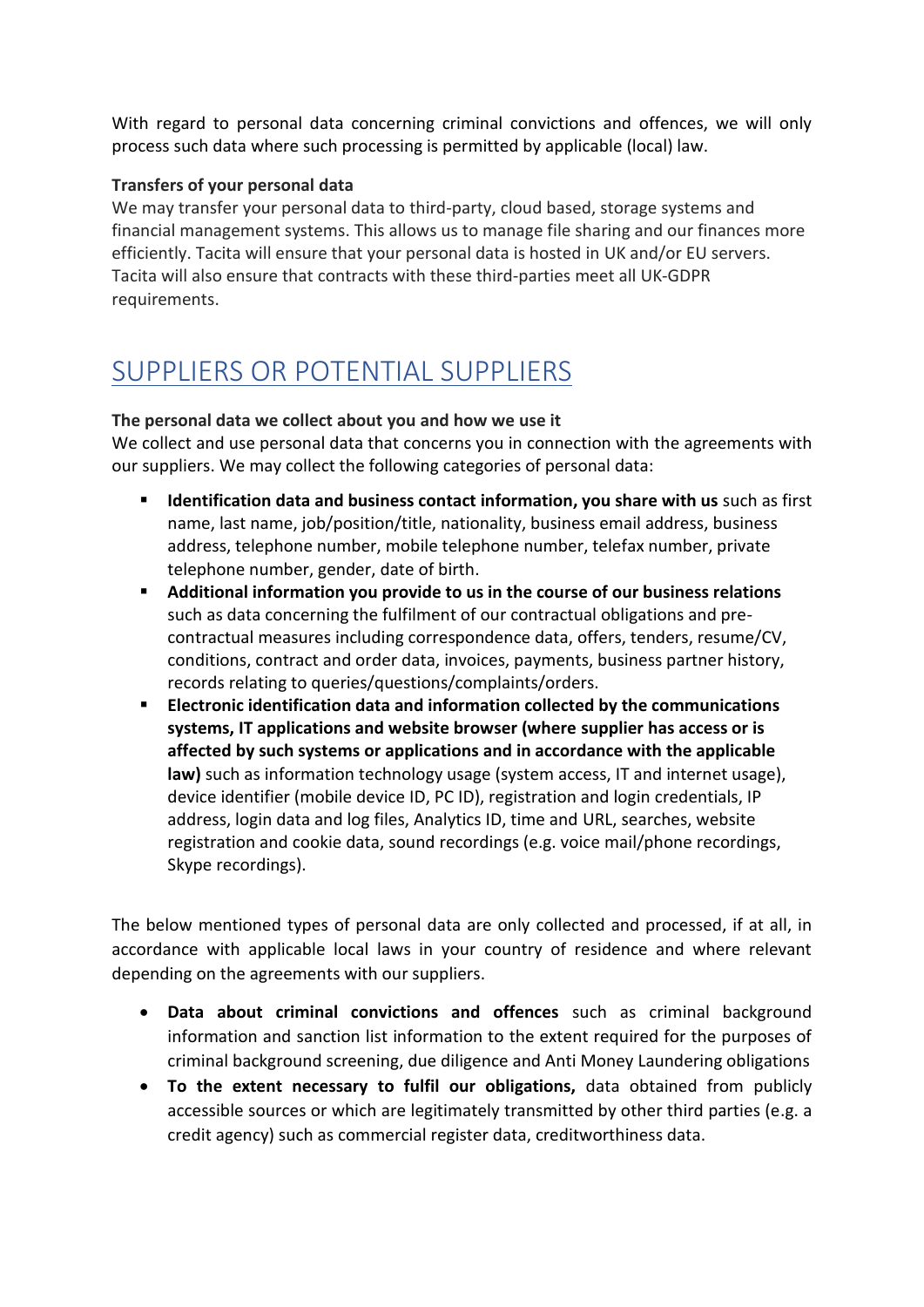#### **What we use your personal data for**

We may use your personal data as described above for the following purposes:

- supplier and service provider management throughout the supply chain including contact interaction including tendering, engagement, processing orders, process and fulfilment of purchases, administration and management of suppliers, vendors, contractors, advisers and other professional experts;
- paying debts, supplier invoice and payment management, purchasing of direct and indirect services;
- reporting and analytics including market intelligence and development and improvement of services or products through assessment and analysis of the information;
- management of process quality;
- references on documents, such as tenders, purchase orders, invoices, reports;
- contract lifecycle management;
- payment collection and insolvency processes;
- training suppliers;
- finance and shared accounting services, providing record to report and purchase to pay services;
- reorganisation, acquisition and sale of activities, business units and companies;
- monitoring and auditing compliance with Tacita's corporate policies, contractual obligations and legal requirements;
- carrying out audits, reviews and regulatory checks to meet obligations to regulators;
- governance, risk and compliance, including due diligence and anti-money laundering obligations, customs and global trade compliance and sanctioned party list screening, security, including prevention, detection of crime and fraud;
- maintain and protect the security of products, facilities, services, systems, networks, computers and information, preventing and detecting security threats, and fraud or other criminal or malicious activities; and
- manage IT resources, including infrastructure management including data back-up, information systems' support and service operations for application management, end user support, testing, maintenance, security (incident response, risk, vulnerability, breach response), user accounts management, software licenses assignment, security and performance testing and business continuity.

We collect only the personal data from you that we need for the purposes described above. For statistical purposes, improvement of our services and testing of our IT systems we use as much as reasonably possible anonymised data. This means that these data can no longer (in)directly identify you or single you out as an individual.

## **What happens if you do not provide us with the information we had asked you for or if you ask us to stop processing your information?**

Where it concerns processing operations related to the agreements with our suppliers (as described above), Tacita will not be able to adequately establish, conduct or terminate a business relationship with you or your company and generally perform the purposes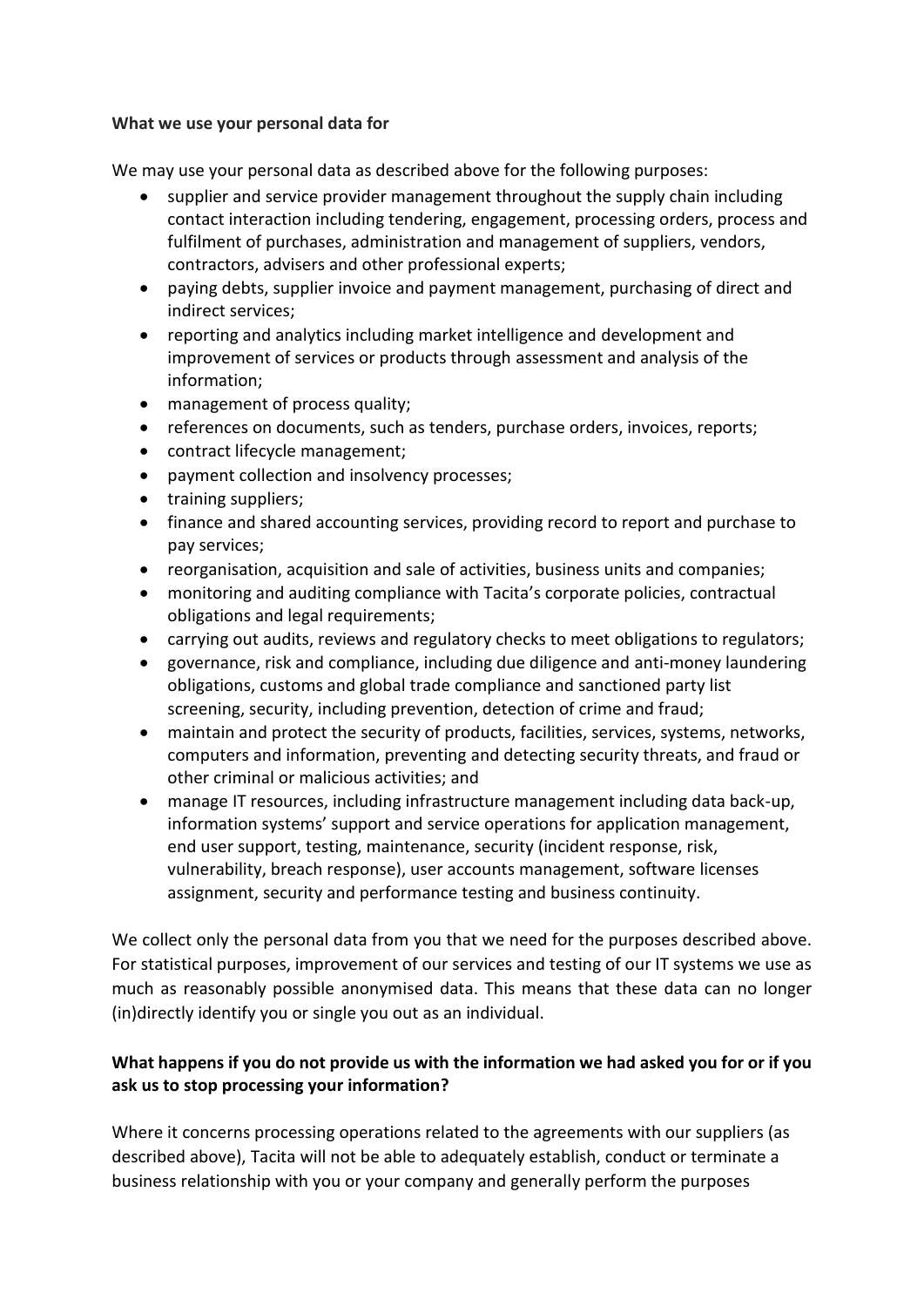described above without certain personal data. Although we cannot obligate you to share your personal data with us, please note that this then may have consequences which could affect the business relationship in a negative manner, such as not being able to take requested pre-contractual measures to enter into a contract with you or to establish and continue the business relationship you have asked for.

### **The legal basis on which we use your personal data**

We use your personal data for the purposes described in this notice based on one of the following legal bases, as applicable:

We may process your personal data for the **fulfilment of contractual obligations resulting from contracts with you or your company**, or as part of pre-contractual measures we take;

In some cases, we rely on our **legitimate interests** to process your personal data insofar as this is not overridden by your own privacy interests. Such interests may include:

- conduct, management, development and furtherance of our business in the broadest sense possible including supply of products and services, performance of agreements and order management with suppliers, process and fulfilment of purchases, process quality management and improvement of products or services, analytics and market intelligence, reduction of default risks in our procurement processes and reorganization, acquisition and sale of activities, business divisions and companies;
- monitor, investigate and ensure compliance with legal, regulatory, standard and Tacita internal requirements and policies;
- prevent fraud and criminal activity including investigations of such activity, misuse of Tacita assets, products and services, and as strictly necessary and proportionate for ensuring network and information security; and
- transmitting personal data within the Tacita group for internal administrative purposes as necessary for example to provide centralised services.

In some cases, we process your personal data on the basis of legal obligations and statutory requirements, for example, on the basis of tax or reporting obligations, cooperation obligations with authorities, statutory retention periods or the disclosure of personal data within the scope of official or judicial measures may be required for the purposes of taking evidence, prosecution or enforcement of civil law claims.

<span id="page-13-0"></span>Regarding personal data concerning criminal convictions and offences, we will only process such data where such processing is permitted by applicable (local) law.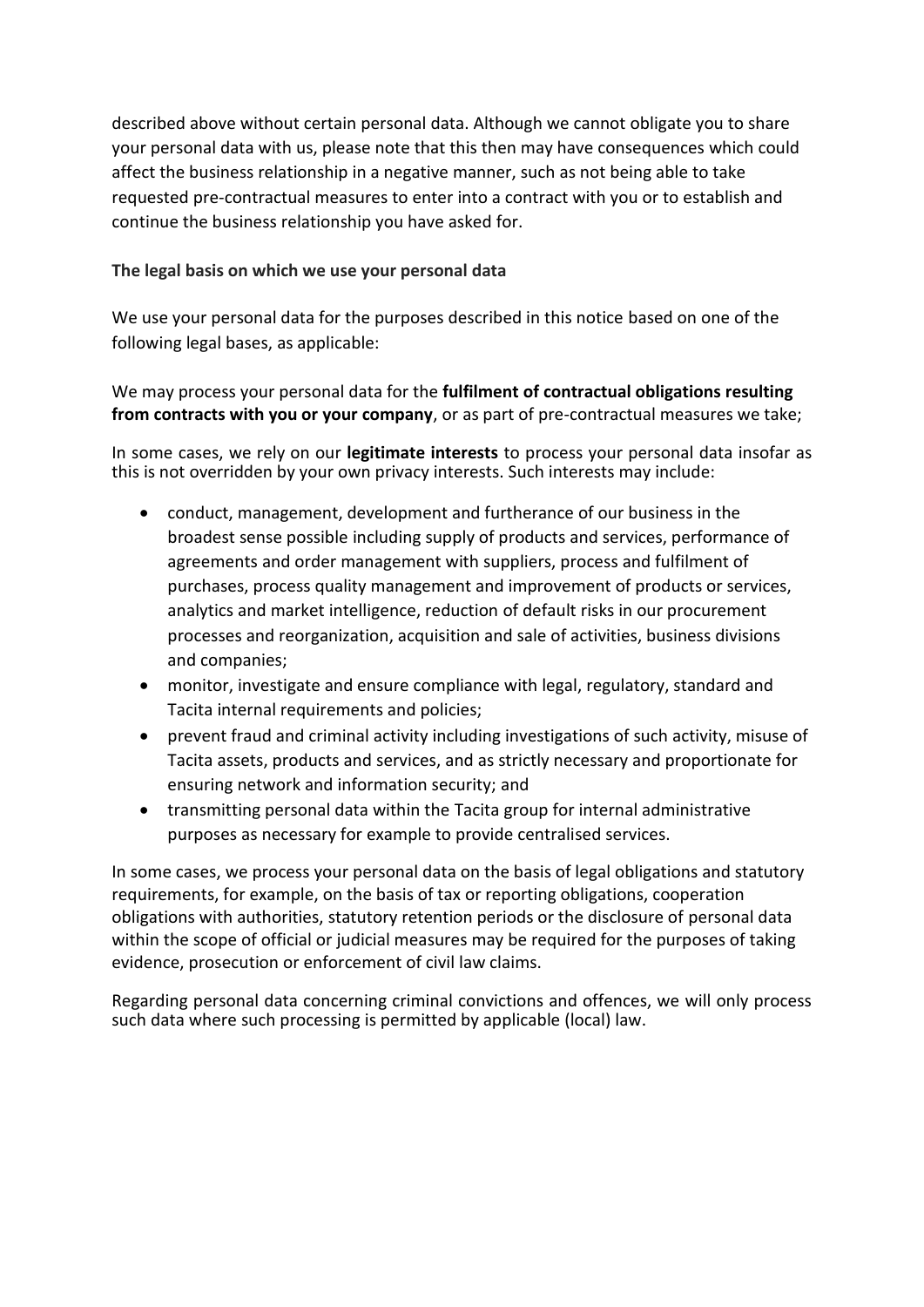# CUSTOMERS/CLIENTS OR POTENTIAL CUSTOMERS/CLIENTS

#### **The personal data we collect about you and how we use it**

We collect the following categories of personal data:

- **The business contact information you share with us:** name, title, job title, email address, business address, telephone number, mobile telephone number
- **Additional information you provide to us in the course of our business relations, such as:** interests in Tacita services or products, marketing preferences, registration information provided at events, fairs, contract or order data, invoices, payments, business partner history, etc.
- **Information your browser makes available when you visit the Tacita website:** IP address, the source of your site visit, time spent on the website or a particular page, links clicked, comments shared, browser type, date and time of visit, etc.
- **To the extent necessary to fulfil our obligations, data obtained from publicly accessible sources or which are legitimately transmitted by other third parties (e.g. a credit agency):** commercial register data, association register data, creditworthiness data.

#### **What we use your personal data for**

We use your personal data to:

- process and fulfil orders and keep you informed about the status of your or your company's order;
- provide and administer our products and services;
- provide customer support and process, evaluate and respond to requests and inquiries:
- conduct and facilitate customer satisfaction surveys;
- conduct marketing and sales activities (including generating leads, pursuing marketing prospects, performing market research, determining and managing the effectiveness of our advertising and marketing campaigns and managing our brand);
- send you marketing communications (such as alerts, promotional materials, newsletters, etc.);
- perform data analytics (such as market research, trend analysis, financial analysis, and customer segmentation).

We only collect the personal data from you that we need for the above purposes. We may also anonymise your personal data, so it no longer identifies you and use it for various purposes, including the improvement of our services and testing our IT systems.

#### **What happens if you do not provide us with the information we had asked you for, or if you ask us to stop processing your information?**

Certain personal data is necessary to establish, conduct or terminate a business relationship with you. We need you to provide us with the personal data required for the fulfilment of contractual obligations or which we are legally obliged to collect. Without such personal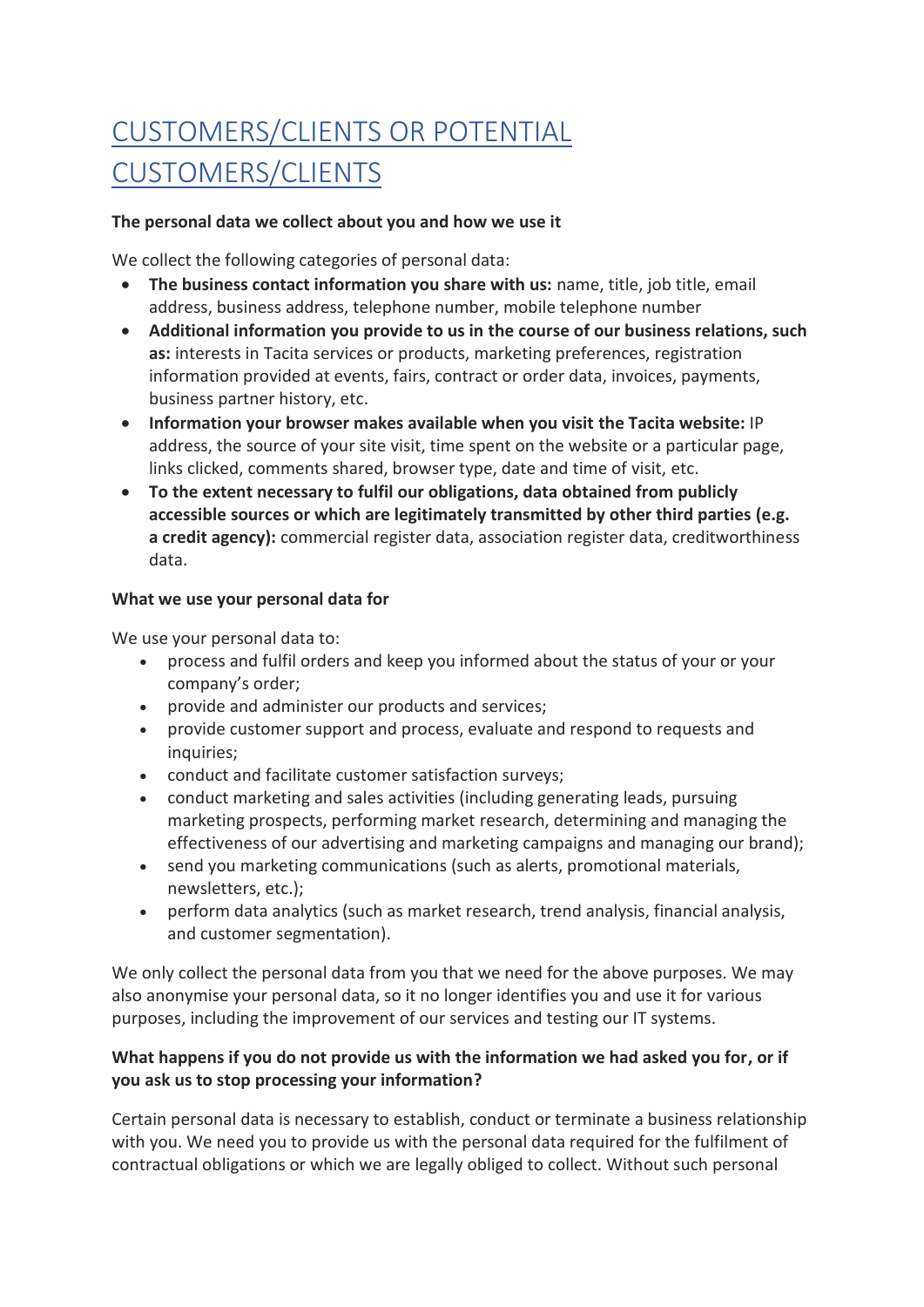data, we will not be able to establish, execute or terminate a contract with you. Also, we will be unable to take requested pre-contractual measures to enter a contract with you or to establish and continue the business relationship you have asked for.

### **The legal basis on which we use your personal data**

We use your personal data for the purposes described in this notice based on one of the following legal bases, as applicable:

- We may process your personal data for the fulfilment of contractual obligations resulting from contracts with you or your company, or as part of pre-contractual measures we have been asked to take;
- We may process your personal data on the basis of statutory requirements, for example, on the basis of tax or reporting obligations, cooperation obligations with authorities or statutory retention periods;
- We will ask your consent for the activities described in this privacy notice when required by applicable law, for example when we process your data for marketing purposes where we don't have an existing business relationship with you or your company; or
- We will rely on our legitimate interests to process your personal data within the scope of the business relationship with you or your company. Our legitimate interests to collect and use the personal data for this purpose are management and furtherance of our business. You may obtain a copy of our assessment of why we may process your personal data for these interests by submitting a request at [contact@tacita.io](mailto:contact@tacita.io)

### **Transfers of your personal data**

We may transfer your personal data to third-party, cloud based, customer relationship management (CRM) systems. This allows us to manage sales and marketing communication more efficiently with you. Tacita will ensure that your personal data is hosted in UK and/or EU servers. Tacita will also ensure that contracts with these third-parties meet all UK-GDPR requirements.

## <span id="page-15-0"></span>OTHER DATA SUBJECT TYPES

## **Unsolicited Personal Information**

If you send Tacita unsolicited personal information, for example a CV, Tacita reserves the right to immediately delete that information without informing you or to decide which category of data subject that you appear to be and manage your personal data within the remit of that category as described elsewhere in this Privacy Notice.

## **Users of our website that do not fall under the specifically stated Data Subject Types**

#### **The personal data we collect about you and how we get it**

We collect the following categories of personal data:

• **The business contact information you share with us:** name, title, job title, email address, business address, telephone number, mobile telephone number, etc.